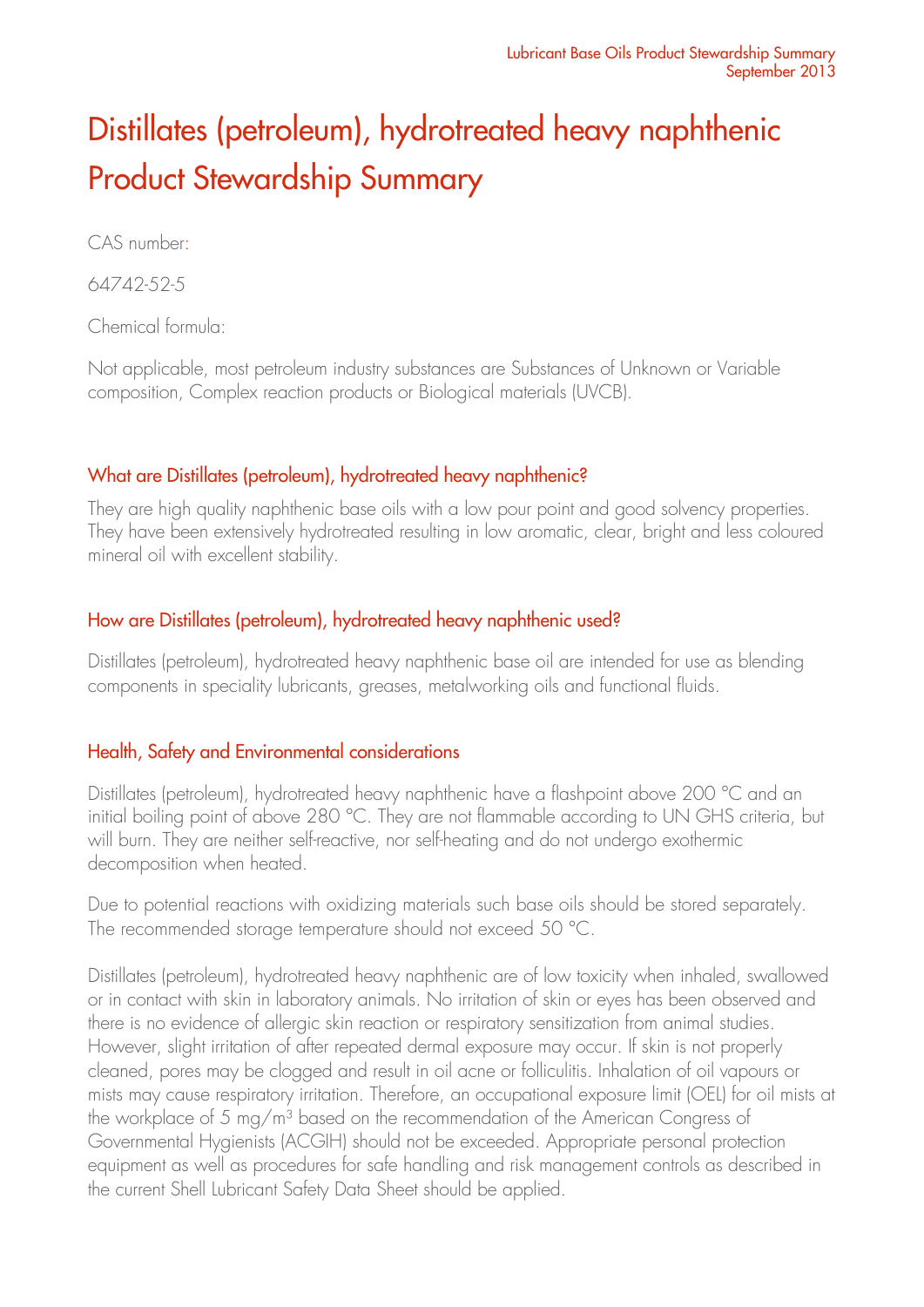Distillates (petroleum), hydrotreated heavy naphthenic have a high kinematic viscosity are therefore not considered an aspiration hazard.

Following extensive studies on the mutagenic potential of hydrotreated heavy naphthenic base oils they are not considered to be germ cell mutagens. They are also not expected to be carcinogenic following the investigation of long-term dermal exposure of laboratory animals. There is no evidence of developmental and reproductive toxicity in this type of lubricant base oils.

Based on the above they are not classified for health hazards following UN GHS criteria<sup>1)</sup>.

The product is poorly soluble in water and will float on water. Therefore, tests on short- and longterm aquatic toxicity with fish, invertebrates and algae were carried out on water accommodated fractions and led to the conclusion that these base oils are practically non-toxic.

Distillates (petroleum), hydrotreated heavy naphthenic are UVCB substances (see explanation under "Chemical formula"). Based on the available compositional information, measured and predicted data it can be concluded that the major constituents of Distillates (petroleum), hydrotreated heavy naphthenic are readily or inherently biodegradable and have a low bio-accumulation potential. However, the presence of minor constituents with a certain environmental persistence or a bioaccumulation potential cannot be excluded.

Following UN GHS criteria, Distillates (petroleum), hydrotreated heavy naphthenic are not classified for environmental hazards.

Distillates (petroleum), hydrotreated heavy naphthenic are liquid under normal conditions and if entering soil they will quickly adsorb to soil particles, be of low mobility and not contaminate ground water.

The health, safety and environmental considerations above are not applicable for used oil, as this may contain more hazardous substances present as a consequence of different applications of this base oil, for which specific additives or other substances may have been introduced.

## Storing and transporting Distillates (petroleum), hydrotreated heavy naphthenic

Distillates (petroleum), hydrotreated heavy naphthenic are mainly transported by road or rail.

The temperature during storage and transportation should not exceed 50°C.

Precautionary measures against static discharges must be undertaken during loading and unloading and all operators must wear personal protective equipment.

Storage tanks should be made from mild steel.